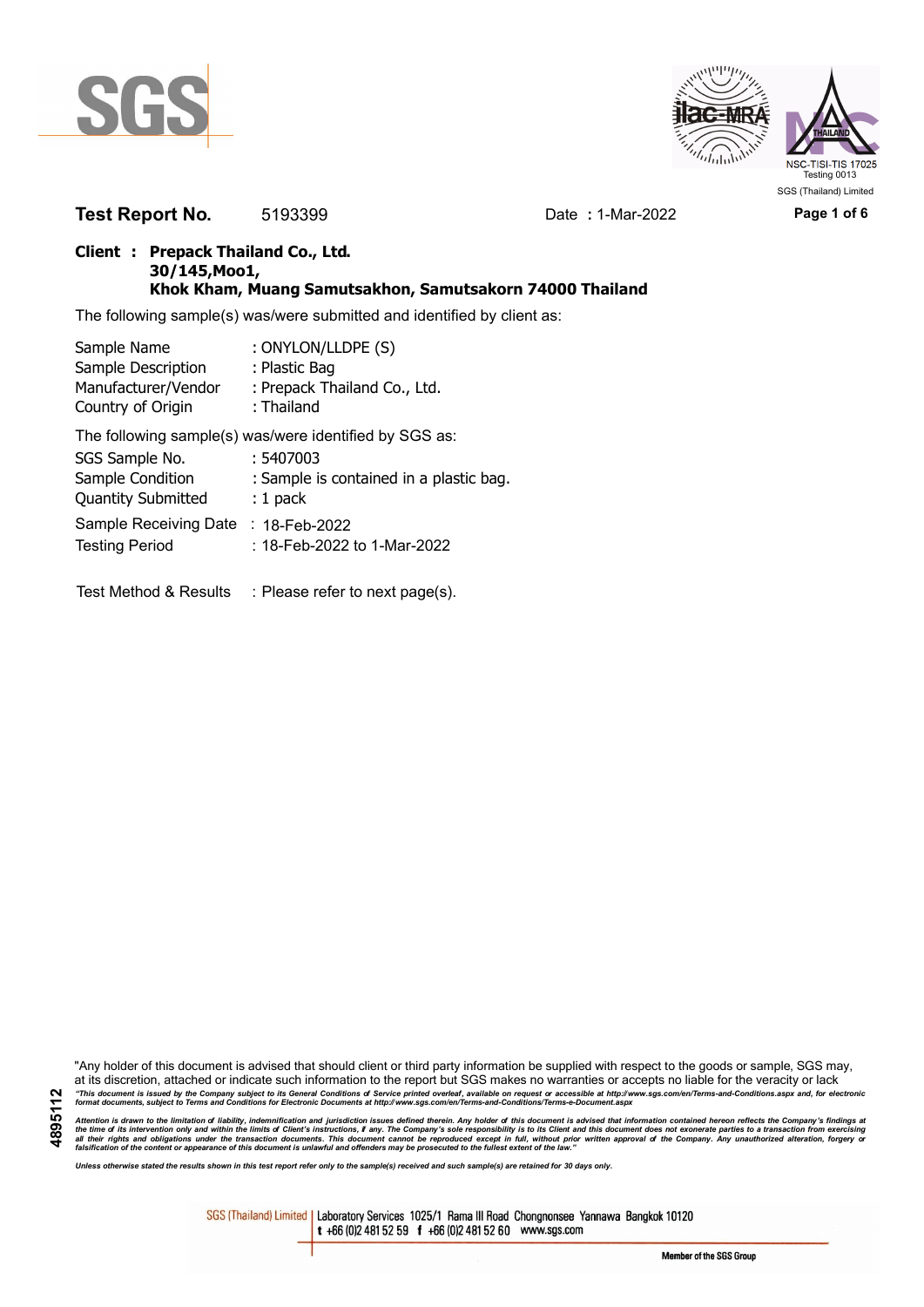



# **Test Report No.** 5193399 Date : 1-Mar-2022 Page 2 of 6

## **Test Requested & Result Summary**

Test Requested : Please refer to the result summary (Test parameter(s) was/were selected by client).

Result Summary:

| <b>Test Requested</b><br>Notification of the Ministry of Public Health (No.295) B.E. 2548 (2005): | Conclusion  |
|---------------------------------------------------------------------------------------------------|-------------|
| Qualities or standard for container made from plastic<br>a) Polyethylene (PE)                     |             |
| 1. Lead content                                                                                   | <b>PASS</b> |
| 2. Cadmium content                                                                                | <b>PASS</b> |
| 3. Heavy metal (as lead) in 4% concentrated acetic acid extraction                                | <b>PASS</b> |
| 4. Quantity of potassium Permanganate Consumed                                                    | <b>PASS</b> |
| 5. Residue after Evaporation Test                                                                 | <b>PASS</b> |
| 6. Migration of color Extraction                                                                  | <b>PASS</b> |

### Remark:

1.Test results in this report are applicable for the item tested and reflects the tested sample as received. 2.The decision rules based on simple acceptance which the probability of false accept may be as high as 50% in case the results is exactly on the tolerance limit.

## **Signed for and on behalf of SGS (Thailand) Limited**

**Rutchuporn Moungsom Laboratory manager - Hardgood**

"Any holder of this document is advised that should client or third party information be supplied with respect to the goods or sample, SGS may, at its discretion, attached or indicate such information to the report but SGS makes no warranties or accepts no liable for the veracity or lack "This document is issued by the Company subject to its General Conditions of Service printed overleaf, available on request or accessible at http://www.sgs.com/en/Terms-and-Conditions.aspx and, for electronic<br>format docume

Attention is drawn to the limitation of liability, indemnification and jurisdiction issues defined therein. Any holder of this document is advised that information contained hereon reflects the Company's findings at<br>all th

*Unless otherwise stated the results shown in this test report refer only to the sample(s) received and such sample(s) are retained for 30 days only.*

SGS (Thailand) Limited | Laboratory Services 1025/1 Rama III Road Chongnonsee Yannawa Bangkok 10120 t +66 (0)2 481 52 59 f +66 (0)2 481 52 60 www.sgs.com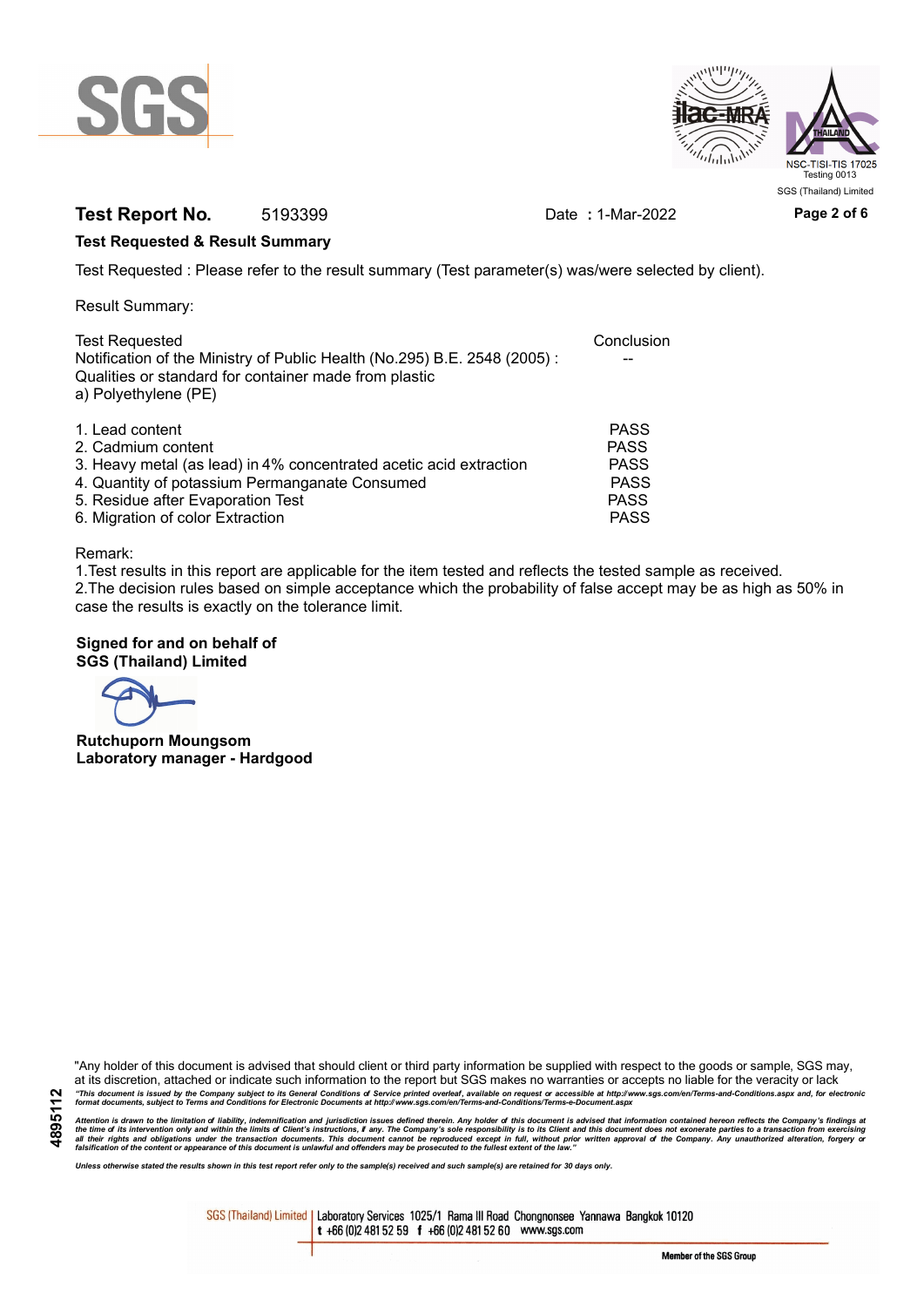



# **Test Report No.** 5193399 Date : 1-Mar-2022 Page 3 of 6

**TEST RESULTS**

**Notification of the Ministry of Public Health (No.295) B.E. 2548 (2005) : Qualities or standard for container made from plastic.**

### **a) Polyethylene (PE)**

### **Qualities and standard of plastic**

Method : With reference to TIS 656: 2556. Analysis was performed by ICP-OES.

| <b>Details</b>     | Result (1)<br>(mg/kg) | <b>Limit of Quantitative</b><br>(mg/kg) | <b>Permissible Limit</b><br>(mg/kg) |
|--------------------|-----------------------|-----------------------------------------|-------------------------------------|
| Lead content***    |                       | 2.0                                     | 100                                 |
| Cadmium content*** |                       | 2.0                                     | 100                                 |

Sample Description :

1. Clear plastic bag

Note :

1. mg/kg = miligram per kilogram  $2. <$  = Less than

"Any holder of this document is advised that should client or third party information be supplied with respect to the goods or sample, SGS may, at its discretion, attached or indicate such information to the report but SGS makes no warranties or accepts no liable for the veracity or lack "This document is issued by the Company subject to its General Conditions of Service printed overleaf, available on request or accessible at http://www.sgs.com/en/Terms-and-Conditions.aspx and, for electronic<br>format docume

Attention is drawn to the limitation of liability, indemnification and jurisdiction issues defined therein. Any holder of this document is advised that information contained hereon reflects the Company's findings at<br>all th

*Unless otherwise stated the results shown in this test report refer only to the sample(s) received and such sample(s) are retained for 30 days only.*

SGS (Thailand) Limited | Laboratory Services 1025/1 Rama III Road Chongnonsee Yannawa Bangkok 10120 t +66 (0)2 481 52 59 f +66 (0)2 481 52 60 www.sgs.com

Member of the SGS Group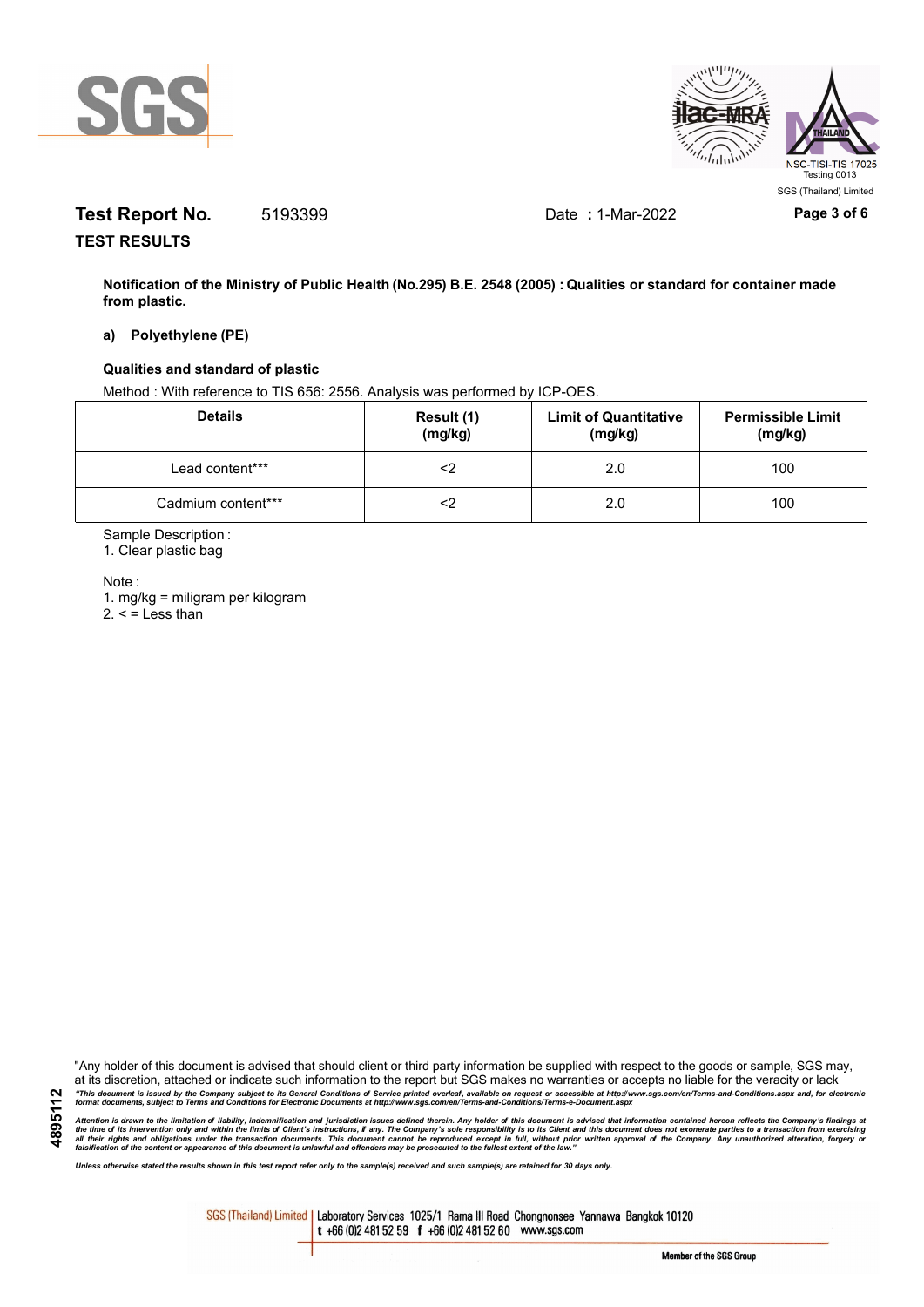



## **Test Report No.** 5193399 Date : 1-Mar-2022 Page 4 of 6

### **TEST RESULTS**

### **Qualities and standard of dissemination**

Method : With reference to TIS 656: 2556.

| <b>Details</b>                                                                      | Test Condition <sup>^</sup>                                   | Result (1)<br>(mg/dm3) | <b>Limit of Quantitative</b><br>(mg/dm3) | <b>Permissible Limit</b><br>(mg/dm3) |
|-------------------------------------------------------------------------------------|---------------------------------------------------------------|------------------------|------------------------------------------|--------------------------------------|
| Heavy metal (calculated as lead) in<br>4% concentrated acetic acid<br>extraction*** | 30 minute at<br>95 degree C                                   | <1                     |                                          |                                      |
| Potassium permanganate used for<br>reaction in water extraction***                  | 30 minute at<br>95 degree C                                   | $<$ 1                  | 1.0                                      | 10                                   |
| Residue substances which is<br>evaporate in water***                                | 30 minute at<br>95 degree C                                   | $3$                    | 3.0                                      | 30                                   |
| Residue substances which is<br>evaporate in 4% concentrated acetic<br>acid***       | 30 minute at<br>95 degree C                                   | $<$ 3                  | 3.0                                      | 30                                   |
| Residue substances which is<br>evaporate in 20% concentrated<br>alcohol***          | 30 minute at<br>95 degree C                                   | $3$                    | 3.0                                      | 30                                   |
| Residue substances from volatile<br>matters in normal heptane***                    | Room temperature<br>$(1 \text{ hr. at } 25 \text{ degree C})$ | $3$                    | 3.0                                      | 30                                   |

Sample Description :

1. Clear plastic bag with white / red / black printed (inside)

Note :

1. mg/dm3 = milligram per cubic decimeter

2. Degree C = degree Celsius

 $3. <$  = Less than

Remark :

1.  $^{\circ}$  = In case of the use at temperature higher than 100 degree Celsius

"Any holder of this document is advised that should client or third party information be supplied with respect to the goods or sample, SGS may, at its discretion, attached or indicate such information to the report but SGS makes no warranties or accepts no liable for the veracity or lack "This document is issued by the Company subject to its General Conditions of Service printed overleaf, available on request or accessible at http://www.sgs.com/en/Terms-and-Conditions.aspx and, for electronic<br>format docume

Attention is drawn to the limitation of liability, indemnification and jurisdiction issues defined therein. Any holder of this document is advised that information contained hereon reflects the Company's findings at<br>all th

*Unless otherwise stated the results shown in this test report refer only to the sample(s) received and such sample(s) are retained for 30 days only.*

SGS (Thailand) Limited | Laboratory Services 1025/1 Rama III Road Chongnonsee Yannawa Bangkok 10120 t +66 (0)2 481 52 59 f +66 (0)2 481 52 60 www.sgs.com

Member of the SGS Group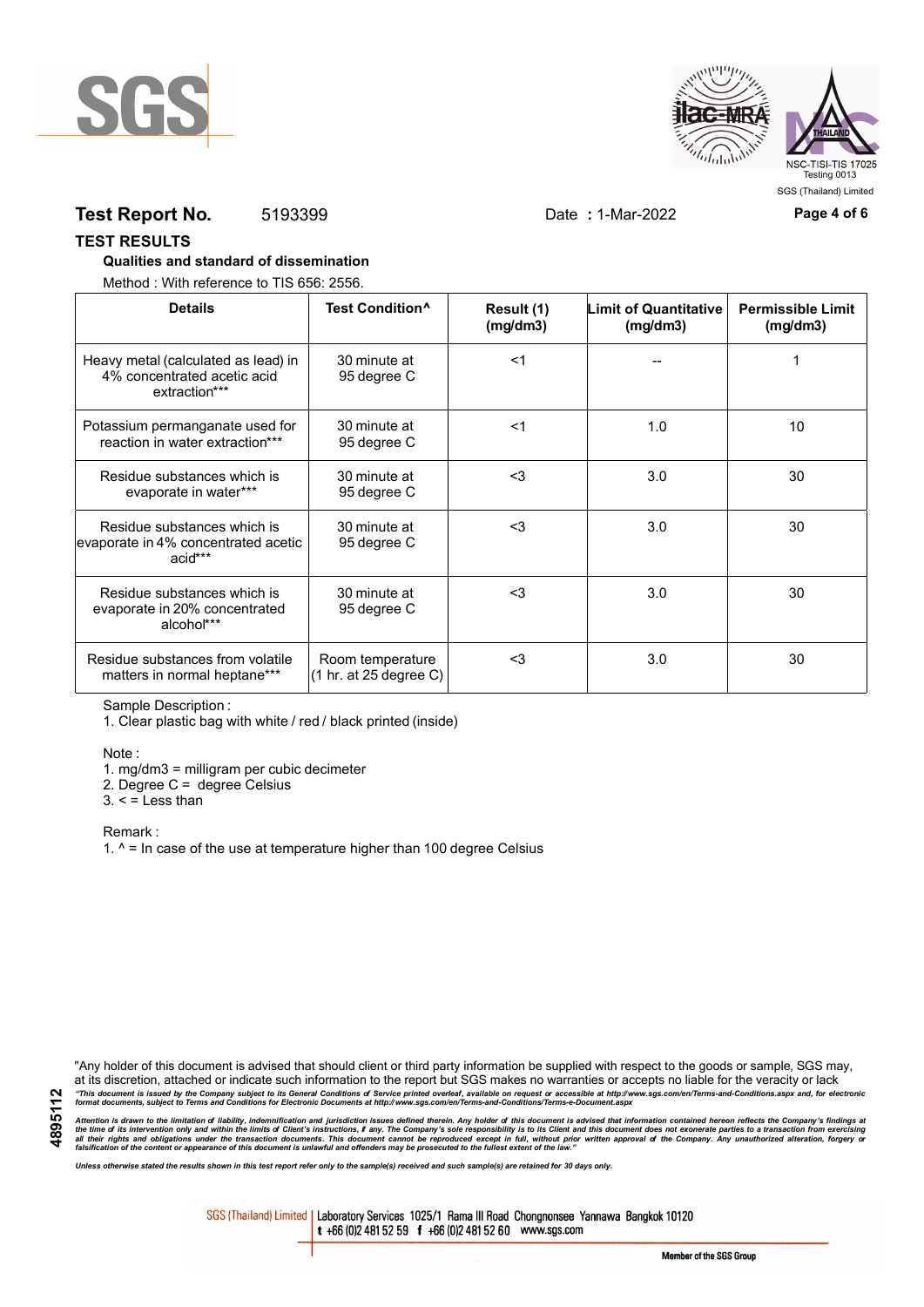



## **Test Report No.** 5193399 Date : 1-Mar-2022 Page 5 of 6

**TEST RESULTS**

#### **Qualities and standard of dissemination**

Test Method : With reference to TIS 655 -1 : 2553

| <b>Details</b>                         | Test Condition <sup>^</sup> | Result (1)                      | <b>Permissible Limit</b> |
|----------------------------------------|-----------------------------|---------------------------------|--------------------------|
| Migration of color extract by water*** | 30 minute at<br>95 degree C | <b>Negative</b><br>(See Note 2) | <b>Negative</b>          |
| Migration of color extract by          | 30 minute at                | <b>Negative</b>                 | <b>Negative</b>          |
| 4% concentrated acetic acid***         | 95 degree C                 | (See Note 2)                    |                          |
| Migration of color extract by          | 30 minute at                | <b>Negative</b>                 | <b>Negative</b>          |
| 20% concentrated alcohol***            | 60 degree C                 | (See Note 2)                    |                          |
| Migration of color extract by          | Room temperature            | <b>Negative</b>                 | Negative                 |
| normal heptanes***                     | (1 hr. at 25 degree C)      | (See Note 2)                    |                          |

Sample Description :

1. Clear plastic bag with white / red / black printed (inside)

Note :

1. Degree C = degree Celsius

2. "Negative" mean it's not presence of color migration/ "Positive" mean it's presence of color migration

Remark :

1.  $^{\circ}$  = In case of the use at temperature higher than 100 degree Celsius

Remark:The test item(s) marked \*\*\* on test report is/are analyzed at SGS (Thailand) Limited, address: 41/16-20 and 41/23 Soi Rama III 59, Rama III road, Chongnonsee, Yannawa, Bangkok.

**4895112**

"Any holder of this document is advised that should client or third party information be supplied with respect to the goods or sample, SGS may, at its discretion, attached or indicate such information to the report but SGS makes no warranties or accepts no liable for the veracity or lack "This document is issued by the Company subject to its General Conditions of Service printed overleaf, available on request or accessible at http://www.sgs.com/en/Terms-and-Conditions.aspx and, for electronic<br>format docume

Attention is drawn to the limitation of liability, indemnification and jurisdiction issues defined therein. Any holder of this document is advised that information contained hereon reflects the Company's findings at<br>all th

*Unless otherwise stated the results shown in this test report refer only to the sample(s) received and such sample(s) are retained for 30 days only.*

SGS (Thailand) Limited | Laboratory Services 1025/1 Rama III Road Chongnonsee Yannawa Bangkok 10120 t +66 (0)2 481 52 59 f +66 (0)2 481 52 60 www.sgs.com